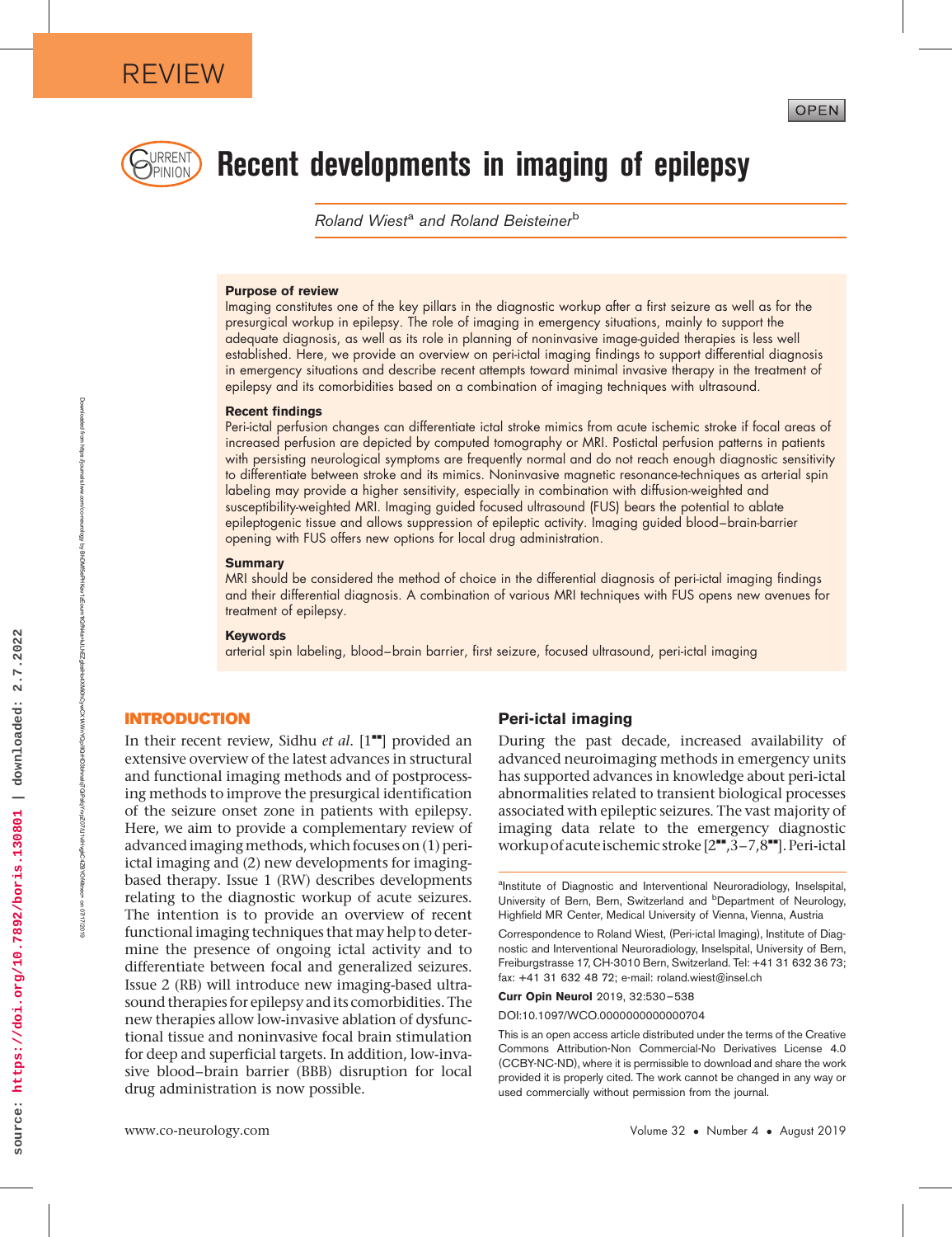## KEY POINTS

- Susceptibility-weighted imaging, diffusion and perfusion delineate peri-ictal MRI abnormalities related to ictal and postictal conditions.
- Peri-ictal perfusion changes may aid in the differential diagnosis between ischemic stroke and epilepsy-related image abnormalities.
- Arterial spin labeling perfusion imaging identifies periictal perfusion abnormalities and provides complementary information about the seizure-onset zone noninvasively.
- High intensity FUS allows low-invasive ablation of epileptogenic tissue and disruption of epileptic networks.
- Noninvasive ultrasound neuromodulation has been shown to suppress epileptic activity.

clinical symptoms may mimic those of an acute ischemic stroke, and most of the adult patients suspected of presenting with a stroke mimic have a seizure due to a remote symptomatic cause or nonconvulsive status epilepticus (NCSE) [9]. In a pediatric population, seizures that presented as stroke mimics were mainly associated with an acute neurological illness [10]. Stroke mimics can be found in 2–30% of patients admitted to a stroke unit [11], whereas peri-ictal presentations account for 20% of all stroke mimics. Transient peri-ictal abnormalities (TPA) can be depicted by computed tomography (CT), using iodinated perfusion-contrast or by MRI, using diffusion-weighted imaging (DWI), susceptibility-weighted imaging (SWI), arterial spin labeling (ASL) or gadoliniumenhanced perfusion MRI. TPA may thus encompass focal DWI restrictions, perfusion-related changes in magnetic susceptibility (SWI), or regional perfusion abnormalities. The incidence and imaging patterns of TPA are time-dependent, and may vary between heterogeneous study populations and methodologies. Imaging sequelae may partially resolve if the interval between ictus and scan acquisition is delayed. Dynamic fluctuations of the imaging parameter may occur over time, ranging from initial hyperperfusion, predominant vasogenic extracellular edema to cytotoxic edema and ictal-related neuronal loss and gliosis [12].

## Computed tomography

The overall sensitivity of perfusion CT (PCT) to identify perfusion anomalies in patients with persisting neurological deficits is moderate and depends on the time between ictus onset and scanning. Previous studies have reported perfusion

abnormalities related to peri-ictal neurological deficits in 37–78% up to 72 h  $[8"$ ,13–15]. Van Cauwenberge et al.  $[8\text{m}$  retrospectively analyzed 133 patients with postictal focal neurologic deficits or ongoing seizure within 3.25 h of admission with volume PCT. Persistent hyperperfusion was present in 59% of the patients with ongoing seizures during scanning and 38% of those admitted with a seizure. Ictal presentation on admission, age, and a history of complex partial seizures predicted hyperperfusion. The diagnostic sensitivity was low, since the majority of postictal patients presented with normal perfusion or a cortical–subcortical hypoperfusion. Cortical hyperperfusion should thus be considered a specific but insensitive finding in ictal and some postictal patients, providing diagnostic utility  $[8"']$ .

Strambo et al. [13] investigated patients with a persistent neurological deficit more than 1 h and a final diagnosis of a seizure or status epilepticus that received PCT for suspected transient ischemic attack (TIA) or acute ischemic stroke within 24 h. They detected focal hyperperfusion in 30% and focal hypoperfusion in 8% of their patients. There was a significant association between the clinical status at the time of PCT) and the imaging findings, with hypoperfusion being detected in patients with focal neurological deficit and hyperperfusion in the presence of ongoing clinical seizure activity. Austein et al. [4] reported hyperperfusion in 59% and hypoperfusion in 40% of patients with stroke-like symptoms that were examined with PCT and presented with persistent neurological deficits, mainly (75%) within 3 h of symptom onset. Beyond a temporal relationship between the time of onset and the presence of hyperperfusion and hypoperfusion patterns, cortical perfusion patterns favor ictal hyperperfusion, while postictal patterns frequently extend into the subcortical white matter [14]. Such studies provide evidence that TPA should alert clinicians to consider a seizure/stroke mimic in patients presenting with a focal neurological deficit or impaired consciousness. TPA can be distinguished from ischemic stroke patterns, if CT angiography is included in the protocol and other causes of symptomatic perfusion deficits (e.g. due to a migraine attack, reversible encephalopathy syndrome, metabolic or inflammatory disorders) can be excluded (Exemplary perfusion abnormalities are displayed in Fig. 1a and b, peri-ictal perfusion patterns; stroke hypoperfusion and ictal hyperperfusion patterns).

## MRI

Magnetic resonance (MR)-based advanced neuroimaging in the peri-ictal period is mainly employed to enable a swift differentiation between conditions related to increased metabolic demands and associated cortical hyperperfusion and conditions where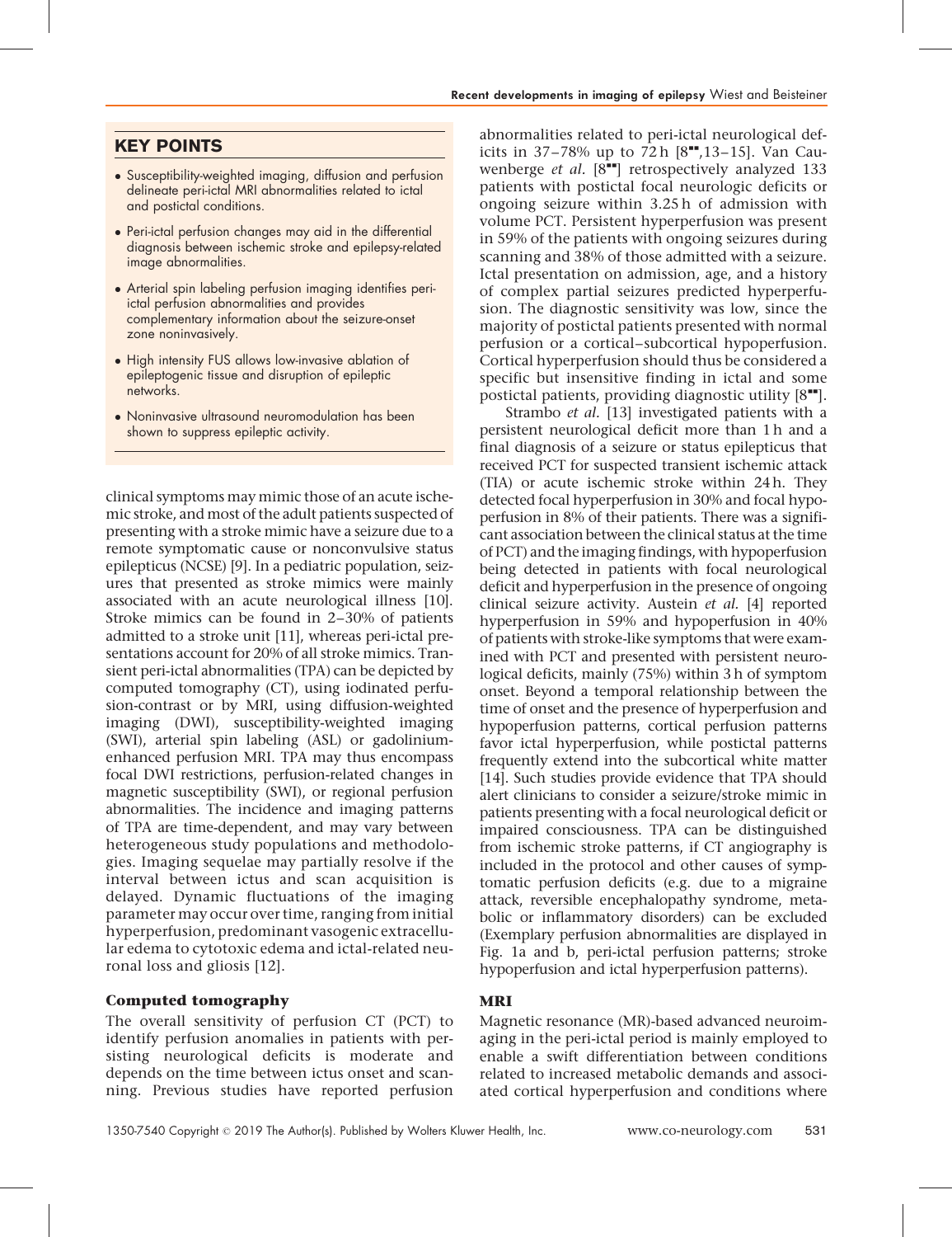

FIGURE 1. (a) Exemplary perfusion maps for ictal hyperperfusion (cerebral blood flow map, upper row) and hypoperfusion (time to peak map, lower row). Ictal hyperperfusion is restricted to the cortex, while the areas of hypoperfusion encompass the white matter and exceed the vascular territories. (b) Different perfusion imaging patterns in a patient who presented with an ischemic stroke and witnessed seizure with postictal aphasia (left) and a patient who presented with aphasia and motor hemiparesis suspected for an ischemic stroke (right). The perfusion patterns reflect hypoperfusion within a segmental artery (cerebral blood flow, left) characteristic for an ischemic stroke vs. multisegmental hyperperfusion (TTP, right) characteristic for peri-ictal abnormalities.

neuronal activity is downregulated due to metabolic exhaustion or compensated by activity of inhibitory interneurons. Transient peri-ictal MRI abnormalities (TPMA) include a variety of reversible brain lesions that encompass signal abnormalities on conventional T2w and FLAIR sequences, vasogenic and cytotoxic edema on DWI, diamagnetic and paramagnetic susceptibility changes and, similar to PCT, perfusion abnormalities.Most peri-ictalMRI studies have either

focused on DWI or perfusion MRI. A recent systematic review of 96 articles with 575 case descriptions with ictal induced MRI changes identified the mesial temporal structures and neocortex as the most vulnerable cortical locations and the thalamus and pulvinar as the most frequent subcortical grey matter locations. The frequency of MRI abnormalities varied between 0.007% after a single seizure or seizure cluster and 29.4% after a status epilepticus. MRI findings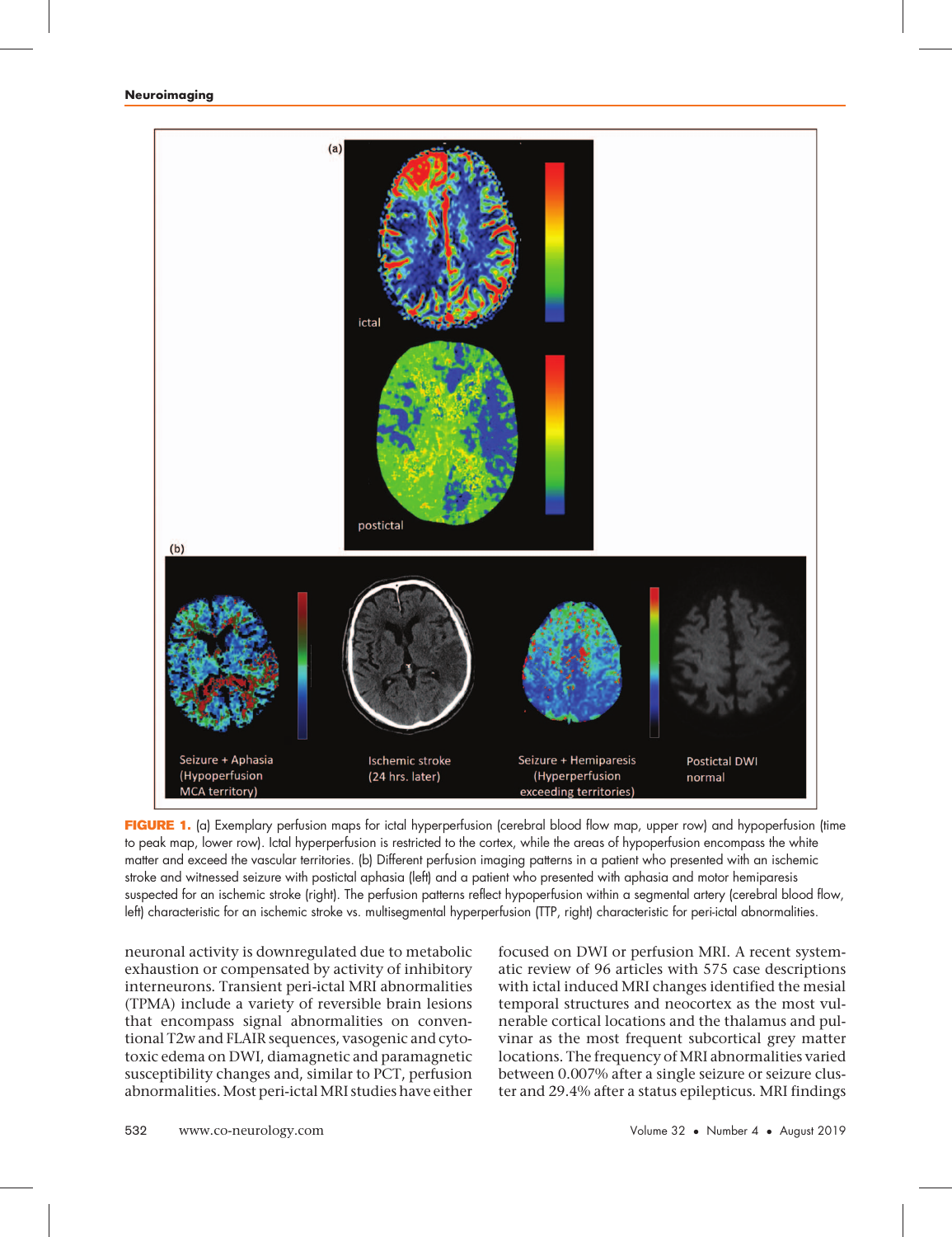encompassed restricted diffusion, reduced apparent diffusion coefficient values, and hyperintense area on FLAIR or T2w images  $[16"$ . From a clinical perspective, the development of periodic lateralized epileptiform discharges concordant with ictal imaging change was associated with worse clinical prognosis and patients with symptomatic origin of their seizure were more likely to develop related imaging abnormalities. Contrast-enhanced perfusion studies resemble the patterns of PCT, with hyperperfusion occurring mainly during ongoing seizure activity or immediatelypostictalorhypoperfusion in thepostictal phase. Perfusion asymmetries have been reported in 22% of patients with migraine associated with aura, lasting up to 24 h after symptom onset [17]. In contrast toTPMA,DWIrestrictions inpatientswithmigraineare exceptional and cortical oligemia is predominantly observed in the parieto-occipital cortex, reflecting predominantly language and sensory symptoms in patients with perfusion abnormalities [17]. Mitochondrial myopathy, encephalopathy, lactic acidosis, and a stroke-like episode may present with atypical combinations of focal hypoperfusion and hyperperfusion with cytotoxic and vasogenic edema and clinically manifest headache and/or seizures and should be considered as a rare stroke-mimic, migraine-mimic and/or epilepsy-mimic. TPMA abnormalities can also be depicted without gadolinium injection. Pseudo-narrowing of cortical veins has been demonstrated in association with focal perfusion increase in patients with NCSE, indicating an association between lower deoxyhemoglobin levels incorticalveinsand increased focal cerebral perfusion [18]. In contrast, pseudo-prominent cortical veins have been described during the postictal state while regional perfusion is decreased [19] (Fig. 2, predilection areas of DWI restriction).

Compared to contrast-enhanced PCT and MRI, ASL offers advantages when slowly varying changes in brain function are investigated. ASL can be performed with reproducible results during routine MRI examination and has a potential use for the comparison of within-subject and between-subject differences associated with epilepsy-induced state changes and baseline differences in regional cerebral blood flow (CBF) [5]. ASL outperforms DWI as a surrogate marker of TPMA; however, TPMA are an inconsistent finding in ASL perfusion studies [20,21,22<sup>\*</sup>]. Some retrospective studies reported prolonged hyperperfusion exceeding the period of postictal neurological deficits without ongoing seizure activity in EEG [20,21] for several days. These findings may be partially explained by the inclusion of epileptogenic lesions that may favor sustained hyperperfusion themselves, local tissue pressure, carbon dioxide level or persisting epileptic activity not detectable by surface EEG. Patients with idiopathic generalized epilepsy, that were investigated with multidelay, multiparametric ASL perfusion MRI, showed hypoperfusion when compared to healthy controls or healthy volunteers [23]. Recent ASL studies revealed consistent downregulation of CBF, localized to brain areas involved in seizure generation and propagation in the early postictal period (average 65 min, 45–116). This has been shown in patients with drug-resistant epilepsy when compared to interictal epochs and seizure freedom  $[22$ <sup> $\blacksquare$ </sup>]. Gaxiola *et al.* reported postictal perfusion decrease in 71.4% and a partial to complete overlap with the presumed seizure onset zone in 80% of cases with overt hypoperfusion. Postictal hypoperfusion was also positively correlated with seizure duration, while interictal hypoperfusion in periods



FIGURE 2. Diffusion-weighted imaging maps ( $b = 1000$ mms/s<sup>2</sup>) of typical peri-ictal patterns of restricted diffusion in the hippocampus, neocortex, pulvinar of the thalamus and the splenium of the corpus callosum.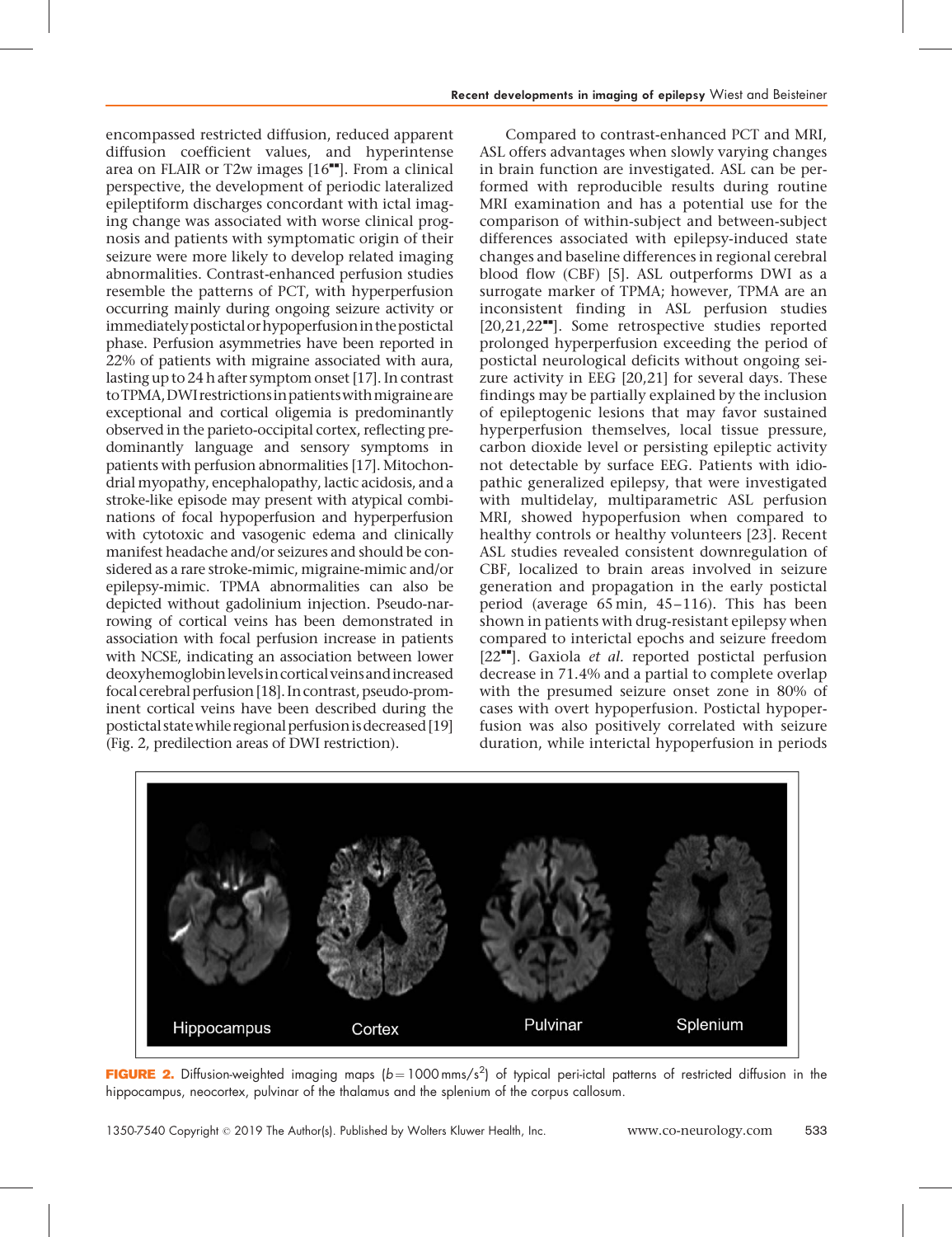of seizure freedom was a rare finding. The study confirmed previous investigations that observed high agreement (18/20 pts) between hypometabolism of FDG-PET and hypoperfusion in ASL-MRI in the affected hemisphere. In the assessment, expertbased hypotheses encompassing clinical history, neuropsychological assessment and electrophysiological findings were considered in 12/20 cases. Although most perfusion abnormalities during postictal conditions reflected hypoperfusion, exceptional cases of hyperperfusion have been reported [23,24]. These findings indicate, similar to peri-ictal imaging in emergency situations, the clinical uncertainty or lack of knowledge about precise termination of seizure and persistence of ongoing epileptic activity in the absence of clinical signs.

## Transient peri-ictal MRI abnormalities after a first seizure

Several studies showed that the presence of vascular, postinfectious and posttraumatic brain damage increases the risk of a subsequent seizure up to 70% if there is no specific treatment [25,26]. MRI has become the method of choice to detect structural epileptogenic lesions that predispose patients to develop epilepsy after a first seizure. Factors like temporal or frontal lobe epilepsy, focal EEG discharges, and focal lesion signs on brain imaging increase the risk of seizure recurrence [26]. According to the International LEague against Epilepsy, 50– 99% of MRIs and up to 70% of scalp EEGs may be negative, despite an underlying epileptic disorder which hampers proper diagnosis at the first event [27]. Differential diagnosis encompasses a variety of seizure mimics in all age groups, including dissociative events, TIAs, migraine, vegetative and cardiac disorders. Here, detection of TPMA after a first unprovoked seizure points to its epileptic cause and, thus, supports definite diagnosis. Hübers et al. [28] identified DWI restrictions in 19% of patients with SE/seizure series and in 3% of patients after single focal and 2.5% after single generalized seizures that underwent MRI within 24 h after seizure onset\*. Kim et al. retrospectively investigated 69 patients who presented with a first seizure or status epilepticus within 24 h after seizure onset [20]. Abnormal hyperintensities on DWI and FLAIR images were noted in 16%, affecting predominantly the neocortex, hippocampal structures and thalamus, confirming the predilection areas detected in previous studies in patients with status epilepticus or after single seizures [29–33].

ASL perfusion revealed areas of focal hyperperfusion that corresponded to the presumed seizure onset zone in newborns [34] and in children who presented with a first seizure and normal MRI [35"].

Perfusion changes were detected in 58% of children (focal in 36 and generalized in seven patients) with an overlapping area between the TPMA and the suspected seizure onset zone in 76%. A promising approach beyond imaging of TPMA is to investigate large-scale network differences between patients with new onset epilepsy and healthy controls. Reduced functional connectivity between regions within the fronto-parietal attention network and other areas of the brain has recently been demonstrated in patients with newly diagnosed epilepsy and normal brain MRI [36"]. These findings open a potential new window for imaging, since they provide preliminary evidence that functional brain abnormalities are not necessarily a consequence of secondary effects of chronic epilepsy rather than being present at the onset of epilepsy.

## Neuronal current imaging

Although perfusion MRI and DWI are indirect methods, which focus on imaging correlates of hypersynchronous discharges and postictal exhaustion, alternative attempts have focused on fMRI methods that can detect neural magnetic fields directly [37]. A new MRI method using a spin-lock pulse has attracted attention because of its potential for detecting small oscillating magnetic fields. Experimental studies have suggested that MRI could detect oscillating magnetic fields directly by using the spin-lock technique. Spin-locking experiments enable the investigation of contrasts in populations of labile protons with a Larmor frequency that is different from water. If synchronized magnetic fields are generated by neuronal signaling during epileptic discharges, they interact with the externally applied oscillating magnetic field and attenuate local MR signal intensity. Detection of the neuronal current-induced MR signal attenuation requires a temporal synchronization between the synchronized magnetic field and the image acquisition. A detection of neuronal activity can eventually be achieved by lowering the Larmor frequency toward frequencies in the high and ultrahigh frequency domain by interactions with the Spin-locking mechanism. A first technical report of effects on magnetic field perturbations in a small series of patients that underwent presurgical phase II workup reported a hemispheric concordance in seven of eight patients. Notably, the effects of the spin-lock experiment were absent after successful epilepsy surgery (Engel Class I), but remained detectable in cases of less favorable outcome [38]. Clinical studies are mandatory to validate this experimental technique in patients, for example after a first seizure (Fig. 3, schematic overview: neuronal current imaging).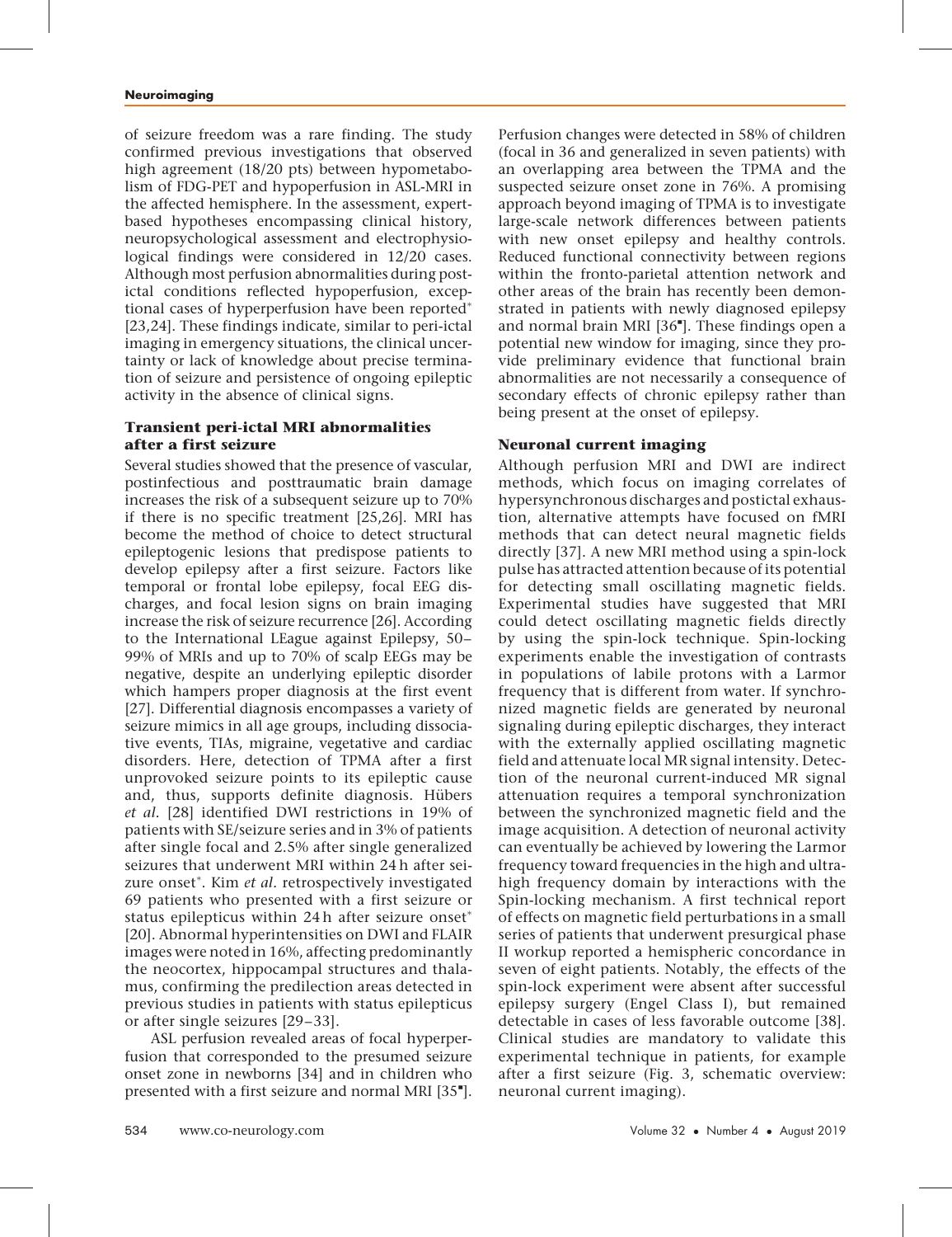

FIGURE 3. Schematic description of the spin-locking experiment: local neuronal currents produce weak transient magnetic fields that attenuate focal magnetic resonance signal intensity. The key approach of the proposed method is nonhemodynamic resonant saturation effect, whereby epilepsy-related oscillations in the high and ultrahigh frequency domain (80–600 Hz) are overlaid with processing spins in the magnetic field of the magnetic resonance scanner. The spins synchronize with oscillations in preselected frequency domain, which – if present – generate a weak signal attenuation in the magnetic field. The method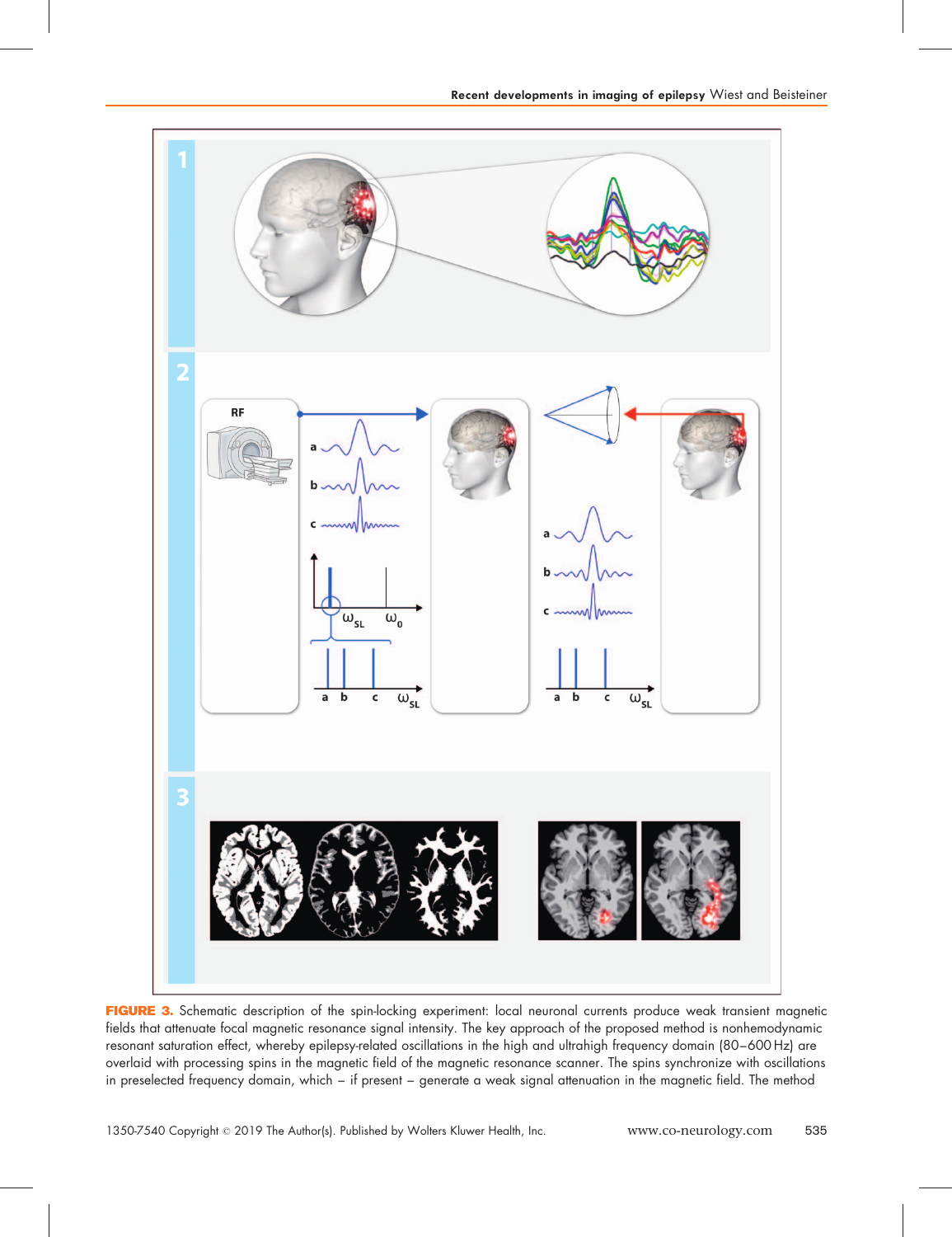## New developments in imaging-based therapy

In recent years, groundbreaking research has focused on imaging-based ultrasound techniques which allow new low-invasive or noninvasive therapies for brain diseases. These methods use ultrasound for low-invasive and highly focal ablation of dysfunctional tissue, noninvasive focal and exactly targeted neuromodulation, and low-invasive and exactly targeted opening of the blood brain barrier (BBB). The major new technique for focal ablation are highintensity focused ultrasound (HIFUS). Focal neuromodulation uses low-intensity ultrasound. BBB disruption also uses low energy but is combined with intravenous microbubble administration.

## Tissue ablation with high-intensity-focused ultrasound

The current state of the art for HIFUS ablation are FDA-approved hemispherical transducers with 1024 channels, which are mounted on the MRI table  $[39$ <sup> $\text{I}$ </sup>,40,41]. They operate either at 650 kHz for thermal ablation, or at 220 kHz for thermal ablation and histotripsy (i.e. mechanical destructions due to oscillating gas bubbles which are inherent in the target tissue). Clinical FDA approval has been granted for refractory essential tremor [42], but current investigations include a wide variety of diseases  $[39$ <sup> $H$ </sup>]. A typical ablation session for the ventral intermediate nucleus of the thalamus (essential tremor therapy) lasts 2–4 h with 10–15 sonications. Imaging is an essential part of the new therapies. Diffusion tensor imaging helps to define the exact neuroanatomical localization of the targets for ablation. Functional MRI can be used to monitor the ablation effect either online or via longitudinal functional monitoring post ablation. The significance of HIFUS for epileptic disorders relates to the possibility of ablating the epileptogenic zone or disrupting epileptic networks with low invasiveness [41,43]. Clinical trials are investigating FUS ablation for lesional epilepsy (including dysplasia) and for removing cortical seizure foci.A further trial concerns prevention of secondary generalization with partial-onset refractory epilepsy by targeting the anterior thalamic nucleus  $[39$ <sup> $H$ </sup>].

## Noninvasive neuromodulation of deep and superficial targets

Recent technical developments enable exactly targeted focal neuronal stimulation through the skull

and to any area of the brain using ultrasound and imaging [44,45]. Despite impressive neuromodulation data previously obtained with electromagnetic techniques like transcranial magnetic stimulation or transcranial direct current stimulation, these methods did not allow focal deep brain stimulation and secure targeting within pathological brains [46"]. FUS beams typically operate at a frequency less than 0.7 MHz, apply energy levels less than  $100 \,\mathrm{W/cm^2}$ in a pulsed mode, and have lateral and axial resolutions around 5 and 20mm. The highest spatial resolution reported is 90  $\mu$ m [47]. Possible mechanisms of action center on direct effects on the cell membrane via mechanosensitive ion channels, alteration of membrane potentials and pore formation [48]. These may result in increased levels of serotonin, dopamine, and various neurotrophic factors, as well as cell proliferation and glial activation. Several studies showed modulation of superficial and deep human brain activity with effects on evoked potentials, motor behavior and cognition [44,45]. The first patient study by Lohse-Busch et al. [49<sup>-•</sup>] used a transcranial pulse stimulation technique with a nonnavigated global stimulation approach. Potential clinical applications include all diseases that have already been studied by electromagnetic techniques, but for the first time noninvasive deep brain area stimulation is possible. For epilepsy, efficient suppression of epileptic activity has been shown in an animal study via thalamus stimulation [50"]. Therapeutic applications may therefore focus on seizure suppression, epileptic network modulation, and cognitive rehabilitation [51].

## Opening of the blood–brain barrier with focused ultrasound

A new therapeutic option for a wide variety of brain diseases is offered by localized opening of the BBB. This technique combines intravenous administration of microbubbles with low-energy FUS [52,53]. In the sonicated areas, oscillating microbubbles broaden the endothelial cell junctions of the BBB and collapsing microbubbles may induce blood-tissue permeation. Several commercial sonication techniques and FDA-approved microbubble types currently exist. The artificial BBB leaks allow focal administration of drugs (about 98% of drug compounds are usually blocked by the BBB). They also

uses nonhemodynamic resonant saturation effects to detect magnetic field oscillations induced by large rhythmic electrical activity in epileptic neural tissue (1). The spins are sensitized to neuronal magnetic fields oscillating at different frequencies (here exemplarily displayed for frequencies between 120 and 480 Hz) that colocalize with epileptic activity. If epileptic activity is present, the oscillations induce weak distortions of the magnetic field (2). The spin-lock on and spin-lock off acquisition related images are subtracted, deconvolved and postprocessed using gray matter/white matter segmentation and adaptive filtering (3) and the effects can be z-transformed and displayed on anatomical images.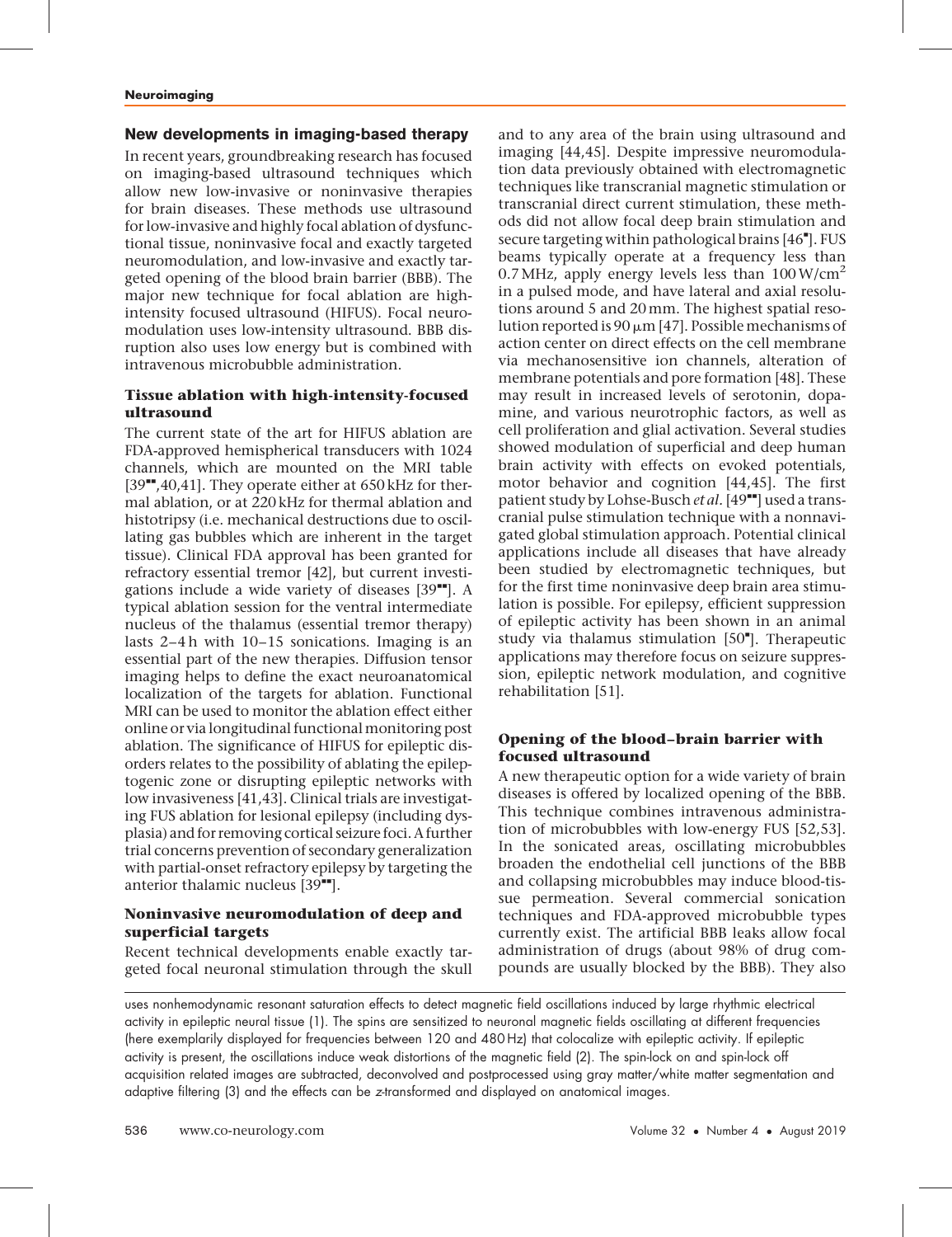allow focal gene delivery for long-term expression of therapeutic proteins via viral vectors, liposomes or nanobubbles (about 200 nm in diameter). Furthermore, BBB opening generates immunogenic responses (e.g. activation of microglia and neuroglia) and stimulates neurogenesis. It may also modulate local neuronal activity, including cognitive enhancement [54]. The feasibility of nonthermal tissue ablation and focal disconnection of brain network components has also been shown in animal studies [55,56]. These mechanisms are being investigated in clinical trials on brain tumors, Alzheimer's disease, Parkinson's disease (PD), dementia and amyotrophic lateral sclerosis. The importance of imaging tools relates to the definition of BBB targets, brain temperature control by magnetic resonance thermometry and control of BBB opening via Gd-DTPA MRI. Functional consequences can be monitored via functional MRI [57]. Although no specific studies on epilepsy have yet been published, therapeutically applicable mechanisms may include local administration of high dosages of antiepileptic drugs, alternative ablation of epileptogenic tissue, alternative epileptic network disruptions, cognitive enhancement and benefits from stimulation of neurogenesis.

#### CONCLUSION

Seizures can induce TPA that can be depicted by structural and functional imaging techniques. TPA may alert clinicians to consider a seizure or a NCSE in the differential diagnosis of focal neurological deficits in emergency situations. Although patterns of regionally or global cortically increased perfusion are predominantly observed during an ictus or in the immediate postictal period, postictal patterns are less consistent and observed during postictal deficits or prolonged seizures. Yet, it remains unclear which individuals do develop TPA and which do not. Beyond new technological developments to leverage decision making after a first seizure and during peri-ictal periods, new developments also concern new imaging-based therapies. Combinations of various MRI techniques with focused ultrasound open new avenues for innovative treatment of epilepsy.

#### Acknowledgements

 $N$  $one$ 

#### Financial support and sponsorship

None.

#### Conflicts of interest

There are no conflicts of interest.

#### REFERENCES AND RECOMMENDED READING

Papers of particular interest, published within the annual period of review, have been highlighted as:

- of special interest
- $\Box$  of outstanding interest

1. Sidhu MK, Duncan JS, Sander JW. Neuroimaging in epilepsy. Curr Opin ■■ Neurol 2018; 31:371-378.

Overview article/introduction on imaging in epilepsy.

2. Moulin S, Leys D. Stroke mimics and chameleons. Curr Opin Neurol 2019;  $\blacksquare$  32:54–59.

Overview article/introduction on conditions that resemble stroke clinically and by imaging.

- 3. Garcia-Esperon C, Bivard A, Levi C, et al. Use of computed tomography perfusion for acute stroke in routine clinical practice: complex scenarios, mimics, and artifacts. Int J Stroke 2018; 13:469–472.
- 4. Austein F, Huhndorf M, Meyne J, et al. Advanced CT for diagnosis of seizurerelated stroke mimics. Eur Radiol 2018; 28:1791–1800.
- 5. Smith AG, Rowland Hill C. Imaging assessment of acute ischaemic stroke: a review of radiological methods. Br J Radiol 1083; 91:20170573.
- 6. Khan NI, Chaku S, Goehl C, et al. Novel algorithm to help identify stroke mimics. J Stroke Cerebrovasc Dis 2018; 27:703–708.
- 7. Burton TM, Luby M, Nadareishvili Z, et al. Effects of increasing IV tPA-treated stroke mimic rates at CT-based centers on clinical outcomes. Neurology 2017; 89:343–348.
- 8. Van Cauwenberge MGA, Dekeyzer S, Nikoubashman O, et al. Can perfusion && CT unmask postictal stroke mimics? A case–control study of 133 patients. Neurology 2018; 91:e1918–e1927.

Largest retrospective study about the diagnostic value of peri-ictal volume perfusion computed tomography.

- 9. Sato K, Arai N, Hida A, Takeuchi S. Old stroke as an independent risk etiology for Todd's paralysis. J Stroke Cerebrovasc Dis 2017; 26:1787–1792.
- 10. Shellhaas RA, Smith SE, O'Tool E, et al. Mimics of childhood stroke: characteristics of a prospective cohort. Pediatrics 2006; 118:704–709.
- 11. Merino JG, Luby M, Benson RT, et al. Predictors of acute stroke mimics in 8187 patients referred to a stroke service. J Stroke Cerebrovasc Dis 2013; 22:e397–e403.
- 12. Yu JT, Tan L. Diffusion-weighted magnetic resonance imaging demonstrates parenchymal pathophysiological changes in epilepsy. Brain Res Rev 2008; 59:34–41.
- 13. Strambo D, Rey V, Rossetti AO, et al. Perfusion-CT imaging in epileptic seizures. J Neurol 2018; 265:2972–2979.
- 14. Hauf M, Slotboom J, Nirkko A, et al. Cortical regional hyperperfusion in nonconvulsive status epilepticus measured by dynamic brain perfusion CT. AJNR Am J Neuroradiol 2009; 30:693–698.
- 15. Gelfand JM, Wintermark M, Josephson SA. Cerebral perfusion-CT patterns following seizure. Eur J Neurol 2010; 17:594–601.
- 16. Williams JA, Bede P, Doherty CP. An exploration of the spectrum of peri-ictal

■■ MRI change; a comprehensive literature review. Seizure 2017; 50:19-32. Largest literature review about frequency and topography of peri-ictal MRI changes.

- 17. Kellner-Weldon F, El-Koussy M, Jung S, et al. Cerebellar hypoperfusion in migraine attack: incidence and significance. AJNR Am J Neuroradiol 2018; 39:435–440.
- 18. Aellen J, Abela E, Buerki SE, et al. Focal hemodynamic patterns of status epilepticus detected by susceptibility weighted imaging (SWI). Eur Radiol 2014; 24:2980–2988.
- 19. Verma RK, Abela E, Schindler K, et al. Focal and generalized patterns of cerebral cortical veins due to non-convulsive status epilepticus or prolonged seizure episode after convulsive status epilepticus – a MRI study using susceptibility weighted imaging. PLoS One 2016; 11:e0160495.
- 20. Matsuura K, Maeda M, Okamoto K, et al. Usefulness of arterial spin-labeling images in periictal state diagnosis of epilepsy. J Neurol Sci 2015; 359: 424–429.
- 21. Kim BS, Lee ST, Yun TJ, et al. Capability of arterial spin labeling MR imaging in localizing seizure focus in clinical seizure activity. Eur J Radiol 2016; 85:1295–1303.
- 22. Gaxiola-Valdez I, Singh S, Perera T, et al. Seizure onset zone localization using
- **BE** postictal hypoperfusion detected by arterial spin labelling MRI. Brain 2017; 140:2895–2911.

Postictal to interictal subtraction study for noninvasive localization of the seizure onset zone.

- 23. Storti SF, Boscolo Galazzo I, Del Felice A, et al. Combining ESI, ASL and PET for quantitative assessment of drug-resistant focal epilepsy. Neuroimage 2014; 102(Pt. 1):49–59.
- 24. Schertz M, Benzakoun M, Pyatigorskaya N, et al. Specificities of arterial spin labeling (ASL) abnormalities in acute seizure. J Neuroradiol 2018. [Epub ahead of print]
- 25. Krumholz A, Shinnar S, French J, et al. Evidence-based guideline: management of an unprovoked first seizure in adults: report of the guideline development Subcommittee of the American Academy of Neurology and the American Epilepsy Society. Neurology 2015; 85:1526–1527.